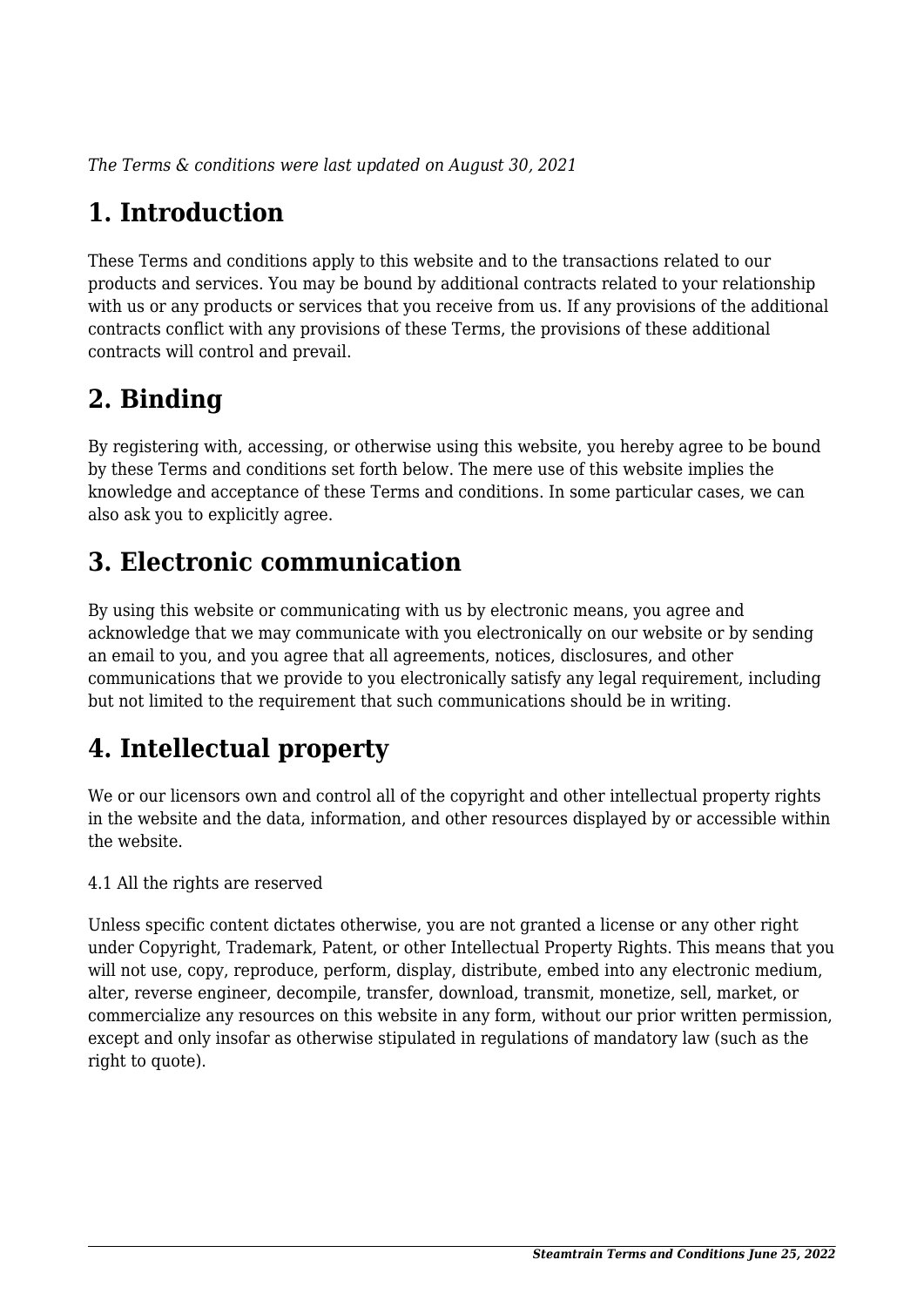# **5. Third-party property**

Our website may include hyperlinks or other references to other party's websites. We do not monitor or review the content of other party's websites which are linked to from this website. Products or services offered by other websites shall be subject to the applicable Terms and Conditions of those third parties. Opinions expressed or material appearing on those websites are not necessarily shared or endorsed by us.

We will not be responsible for any privacy practices or content of these sites. You bear all risks associated with the use of these websites and any related third-party services. We will not accept any responsibility for any loss or damage in whatever manner, however caused, resulting from your disclosure to third parties of personal information.

#### **6. Responsible use**

By visiting our website, you agree to use it only for the purposes intended and as permitted by these Terms, any additional contracts with us, and applicable laws, regulations, and generally accepted online practices and industry guidelines. You must not use our website or services to use, publish or distribute any material which consists of (or is linked to) malicious computer software; use data collected from our website for any direct marketing activity, or conduct any systematic or automated data collection activities on or in relation to our website.

Engaging in any activity that causes, or may cause, damage to the website or that interferes with the performance, availability, or accessibility of the website is strictly prohibited.

## **7. Registration**

You may register for an account with our website. During this process, you may be required to choose a password. You are responsible for maintaining the confidentiality of passwords and account information and agree not to share your passwords, account information, or secured access to our website or services with any other person. You must not allow any other person to use your account to access the website because you are responsible for all activities that occur through the use of your passwords or accounts. You must notify us immediately if you become aware of any disclosure of your password.

After account termination, you will not attempt to register a new account without our permission.

## **8. Refund and Return policy**

#### 8.1 Right of withdrawal

You have the right to withdraw from this contract within 14 days without giving any reason.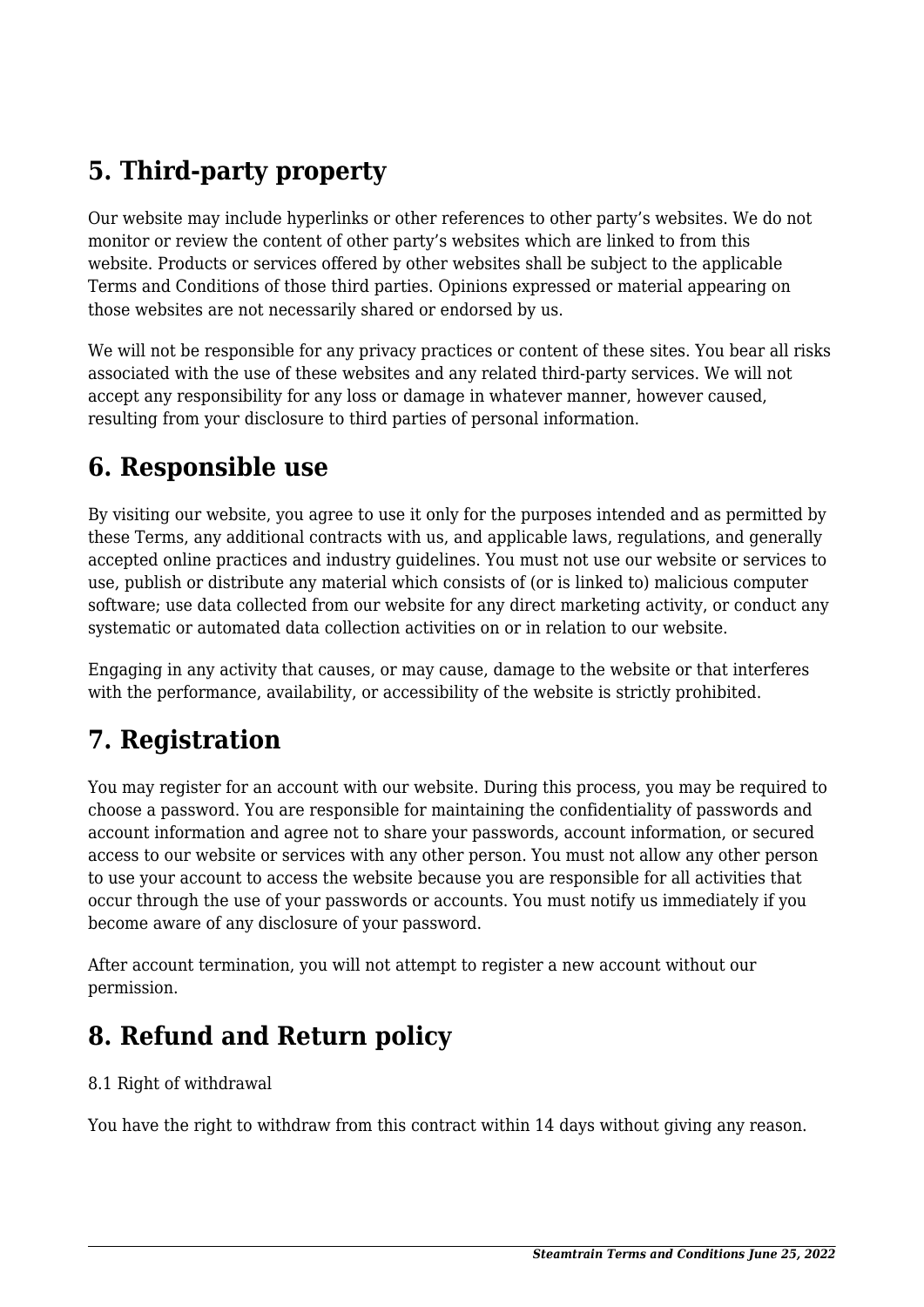The withdrawal period will expire after 14 days from the day on which you acquire, or a thirdparty other than the carrier and indicated by you acquires, physical possession of the goods.

To exercise the right of withdrawal, you must inform us of your decision to withdraw from this contract by an unequivocal statement (for example a letter sent by post, fax, or email). Our contact details can be found below. You may use the attached model [withdrawal form](https://steamtrain.com.cy/wp-content/uploads/complianz/withdrawal-forms/withdrawal-form-en.pdf), but it is not obligatory.

If you use this option, we will communicate to you an acknowledgement of receipt of such a withdrawal on a durable medium (for example by email) without delay.

To meet the withdrawal deadline, it is sufficient for you to send your communication concerning your exercise of the right of withdrawal before the withdrawal period has expired.

#### 8.2 Effects of withdrawal

If you withdraw from this contract, we shall reimburse you all payments received from you, including the costs of delivery (with the exception of the supplementary costs resulting from your choice of a type of delivery other than the least expensive type of standard delivery offered by us), without undue delay and in any event not later than 14 days from the day on which we are informed about your decision to withdraw from this contract. We will carry out such reimbursement using the same means of payment as you used for the initial transaction unless you have expressly agreed otherwise; in any event, you will not incur any fees as a result of such reimbursement.

You shall send back the goods or hand them over to us or a person authorised by us to receive the goods, without undue delay and in any event not later than 14 days from the day on which you communicate your withdrawal from this contract to us. The deadline is met if you send back the goods before the period of 14 days has expired.

We may withhold reimbursement until we have received the goods back or you have supplied evidence of having sent back the goods, whichever is the earliest.

You will have to bear the direct cost of returning the goods.

You are only liable for any diminished value of the goods resulting from the handling other than what is necessary to establish the nature, characteristics, and functioning of the goods.

Please note that there are some legal exceptions to the right to withdraw, and some items can therefore not be returned or exchanged. We will let you know if this applies in your particular case.

#### **9. Idea submission**

Do not submit any ideas, inventions, works of authorship, or other information that can be considered your own intellectual property that you would like to present to us unless we have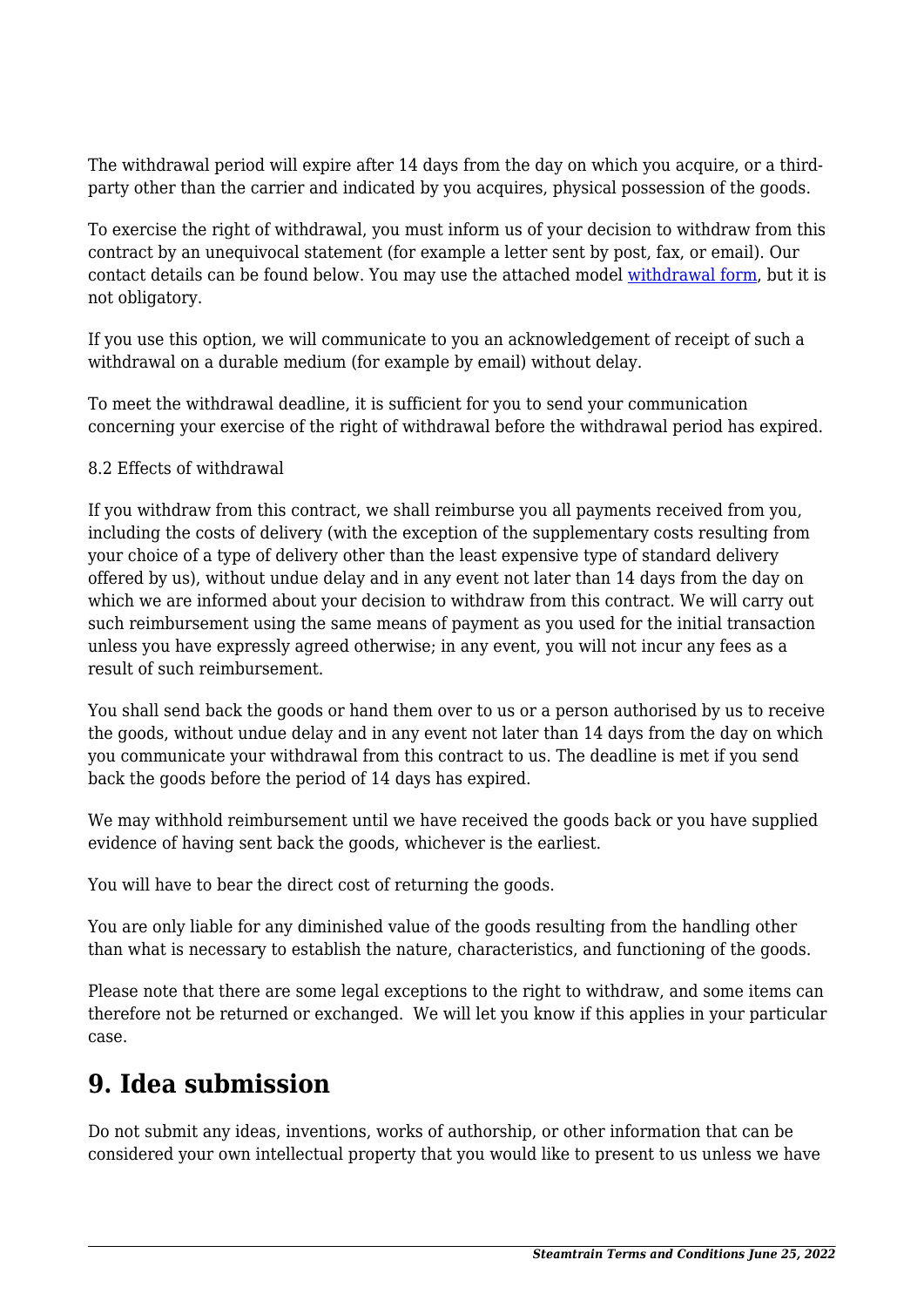first signed an agreement regarding the intellectual property or a non-disclosure agreement. If you disclose it to us absent such written agreement, you grant to us a worldwide, irrevocable, non-exclusive, royalty-free license to use, reproduce, store, adapt, publish, translate and distribute your content in any existing or future media.

## **10. Termination of use**

We may, in our sole discretion, at any time modify or discontinue access to, temporarily or permanently, the website or any Service thereon. You agree that we will not be liable to you or any third party for any such modification, suspension or discontinuance of your access to, or use of, the website or any content that you may have shared on the website. You will not be entitled to any compensation or other payment, even if certain features, settings, and/or any Content you have contributed or have come to rely on, are permanently lost. You must not circumvent or bypass, or attempt to circumvent or bypass, any access restriction measures on our website.

## **11. Warranties and liability**

Nothing in this section will limit or exclude any warranty implied by law that it would be unlawful to limit or to exclude. This website and all content on the website are provided on an "as is" and "as available" basis and may include inaccuracies or typographical errors. We expressly disclaim all warranties of any kind, whether express or implied, as to the availability, accuracy, or completeness of the Content. We make no warranty that:

- this website or our products or services will meet your requirements;
- this website will be available on an uninterrupted, timely, secure, or error-free basis;
- the quality of any product or service purchased or obtained by you through this website will meet your expectations.

Nothing on this website constitutes or is meant to constitute, legal, financial or medical advice of any kind. If you require advice you should consult an appropriate professional.

The following provisions of this section will apply to the maximum extent permitted by applicable law and will not limit or exclude our liability in respect of any matter which it would be unlawful or illegal for us to limit or to exclude our liability. In no event will we be liable for any direct or indirect damages (including any damages for loss of profits or revenue, loss or corruption of data, software or database, or loss of or harm to property or data) incurred by you or any third party, arising from your access to, or use of, our website.

Except to the extent any additional contract expressly states otherwise, our maximum liability to you for all damages arising out of or related to the website or any products and services marketed or sold through the website, regardless of the form of legal action that imposes liability (whether in contract, equity, negligence, intended conduct, tort or otherwise) will be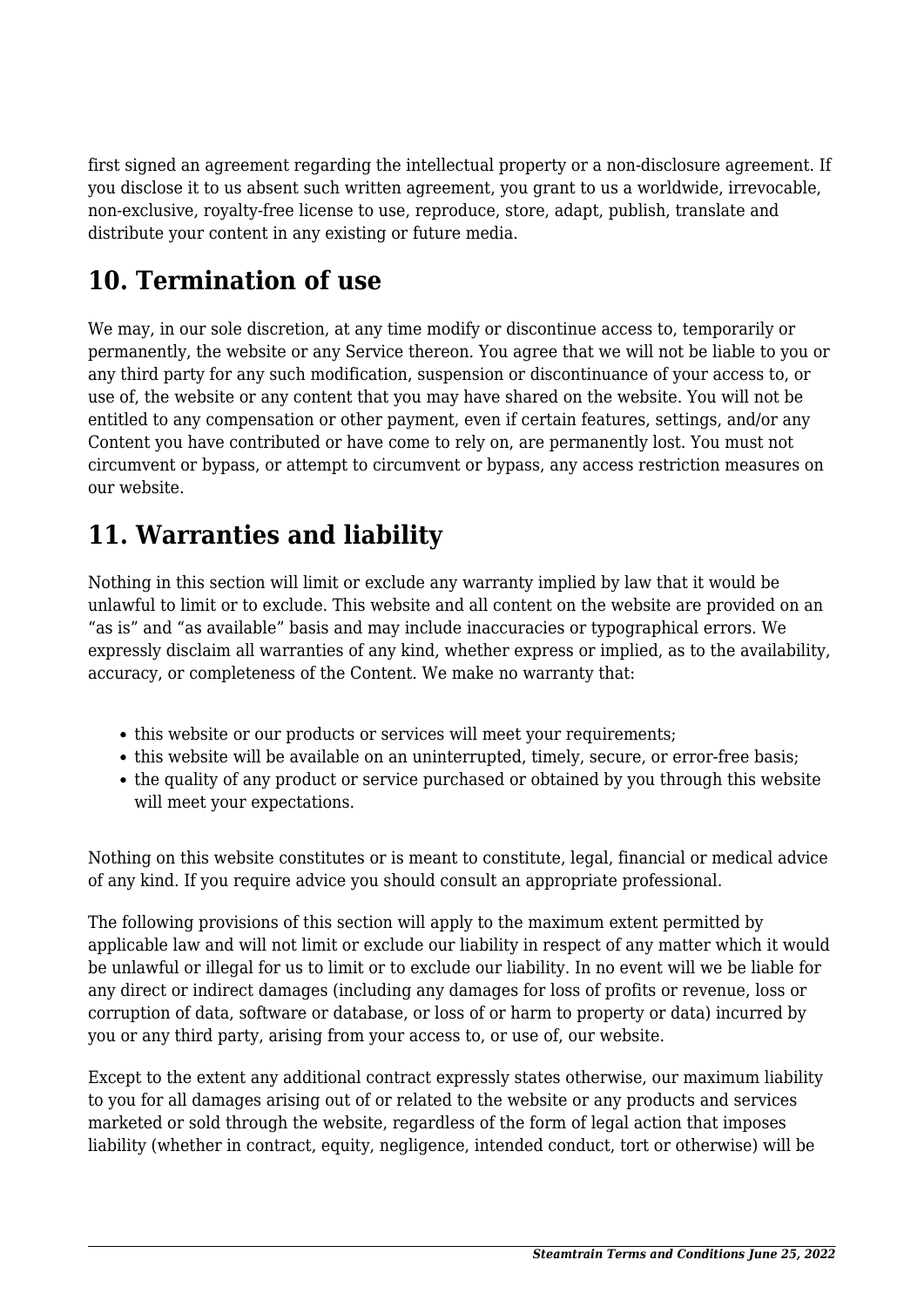limited to the total price that you paid to us to purchase such products or services or use the website. Such limit will apply in the aggregate to all of your claims, actions and causes of action of every kind and nature.

# **12. Privacy**

To access our website and/or services, you may be required to provide certain information about yourself as part of the registration process. You agree that any information you provide will always be accurate, correct, and up to date.

We take your personal data seriously and are committed to protecting your privacy. We will not use your email address for unsolicited mail. Any emails sent by us to you will only be in connection with the provision of agreed products or services.

We have developed a policy to address any privacy concerns you may have. For more information, please see our [Privacy Statement](https://steamtrain.com.cy/privacy-policy/) and our [Cookie Policy](https://steamtrain.com.cy/cookie-policy-eu/).

## **13. Accessibility**

We are committed to making the content we provide accessible to individuals with disabilities. If you have a disability and are unable to access any portion of our website due to your disability, we ask you to give us a notice including a detailed description of the issue you encountered. If the issue is readily identifiable and resolvable in accordance with industrystandard information technology tools and techniques we will promptly resolve it.

# **14. Export restrictions / Legal compliance**

Access to the website from territories or countries where the Content or purchase of the products or Services sold on the website is illegal is prohibited. You may not use this website in violation of export laws and regulations of Cyprus.

## **15. Assignment**

You may not assign, transfer or sub-contract any of your rights and/or obligations under these Terms and conditions, in whole or in part, to any third party without our prior written consent. Any purported assignment in violation of this Section will be null and void.

#### **16. Breaches of these Terms and conditions**

Without prejudice to our other rights under these Terms and Conditions, if you breach these Terms and Conditions in any way, we may take such action as we deem appropriate to deal with the breach, including temporarily or permanently suspending your access to the website, contacting your internet service provider to request that they block your access to the website, and/or commence legal action against you.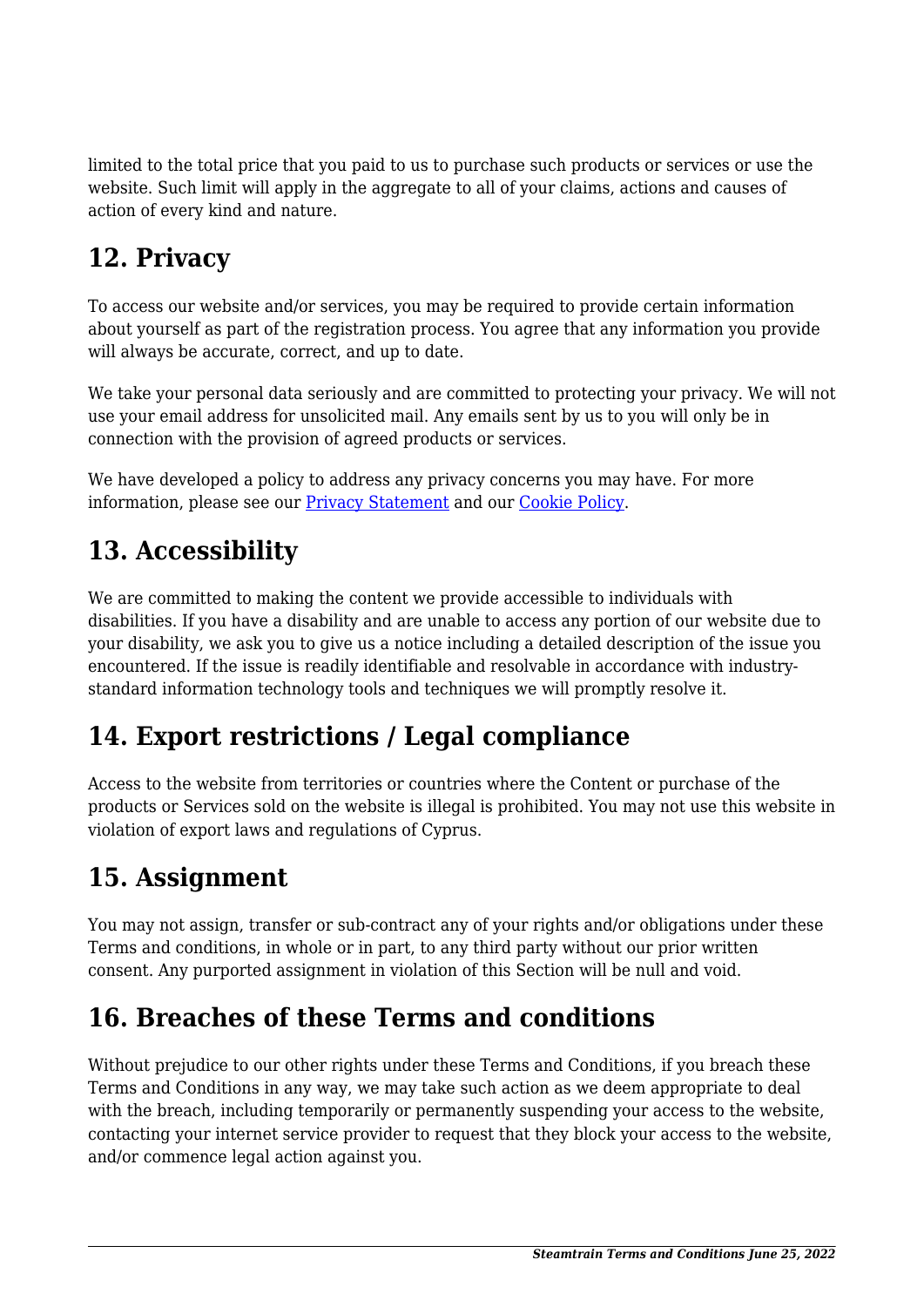# **17. Force majeure**

Except for obligations to pay money hereunder, no delay, failure or omission by either party to carry out or observe any of its obligations hereunder will be deemed to be a breach of these Terms and conditions if and for as long as such delay, failure or omission arises from any cause beyond the reasonable control of that party.

#### **18. Indemnification**

You agree to indemnify, defend and hold us harmless, from and against any and all claims, liabilities, damages, losses and expenses, relating to your violation of these Terms and conditions, and applicable laws, including intellectual property rights and privacy rights. You will promptly reimburse us for our damages, losses, costs and expenses relating to or arising out of such claims.

#### **19. Waiver**

Failure to enforce any of the provisions set out in these Terms and Conditions and any Agreement, or failure to exercise any option to terminate, shall not be construed as waiver of such provisions and shall not affect the validity of these Terms and Conditions or of any Agreement or any part thereof, or the right thereafter to enforce each and every provision.

#### **20. Language**

These Terms and Conditions will be interpreted and construed exclusively in English. All notices and correspondence will be written exclusively in that language.

#### **21. Entire agreement**

These Terms and Conditions, together with our [privacy statement](https://steamtrain.com.cy/privacy-policy/) and [cookie policy,](https://steamtrain.com.cy/cookie-policy-eu/) constitute the entire agreement between you and Steamtrain Ltd in relation to your use of this website.

# **22. Updating of these Terms and conditions**

We may update these Terms and Conditions from time to time. It is your obligation to periodically check these Terms and Conditions for changes or updates. The date provided at the beginning of these Terms and Conditions is the latest revision date. Changes to these Terms and Conditions will become effective upon such changes being posted to this website. Your continued use of this website following the posting of changes or updates will be considered notice of your acceptance to abide by and be bound by these Terms and Conditions.